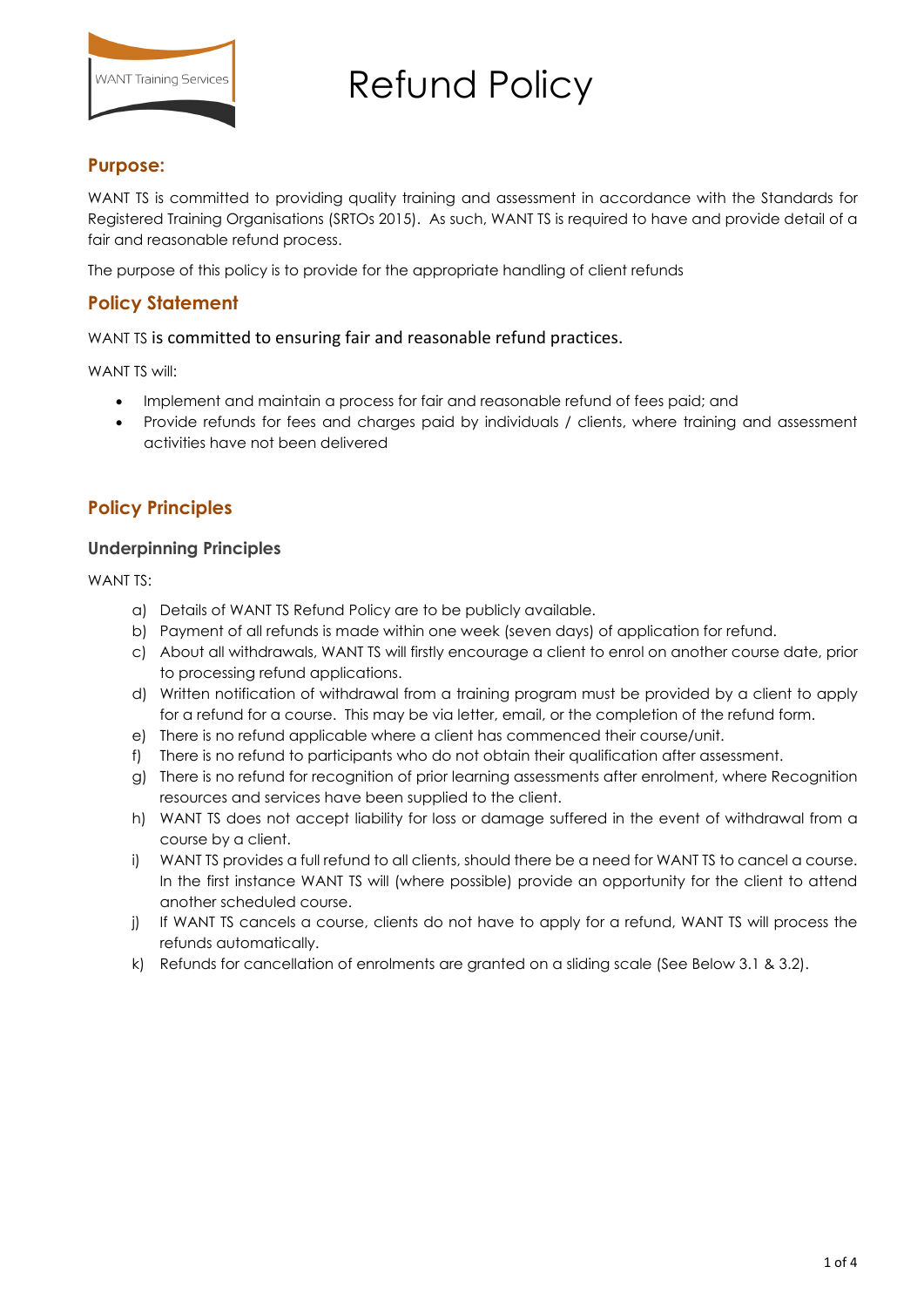

### **Short Courses & Skill Sets**

Refunds for enrolments in individual classroom-based courses will be calculated in accordance with the following sliding scale.

| Reason for Refund                                     | Notification requirements                                                          | Refund                                                                                |
|-------------------------------------------------------|------------------------------------------------------------------------------------|---------------------------------------------------------------------------------------|
| Client withdraws                                      | In writing, eight (8) calendar<br>days or more prior to the course<br>commencement | 100% of the course fee (paid by the<br>client)                                        |
| Client withdraws                                      | In writing, within seven (7)<br>calendar days prior to the<br>course commencement. | 75% of the full course fee<br>(regardless of how much the Client<br>has already paid) |
| Client withdraws                                      | In writing, less than 24 hours prior<br>to course commencement.                    | Nil Refund                                                                            |
| Client withdrawn from the<br>course by WANT TS        | After course commencement,<br>due to inappropriate behaviour                       | Nil Refund                                                                            |
| Client withdraws from<br>course after<br>commencement |                                                                                    | Nil Refund                                                                            |
| Course cancelled by<br><b>WANT TS</b>                 |                                                                                    | 100% of the course fee (paid by the<br>client)                                        |

- a) A fee equal to 25 % of the full fee is charged where cancellations occur within seven (7) days before commencement of an enrolled course or assessment.
- b) Fees are refunded in full where the client submits in writing reason for withdrawal, eight (8) days or more prior to commencement of an enrolled course or assessment.

#### **Exceptions to a Nil Refund**

Individual applications for refunds will be considered based on exceptional circumstances where the student is no longer able to continue.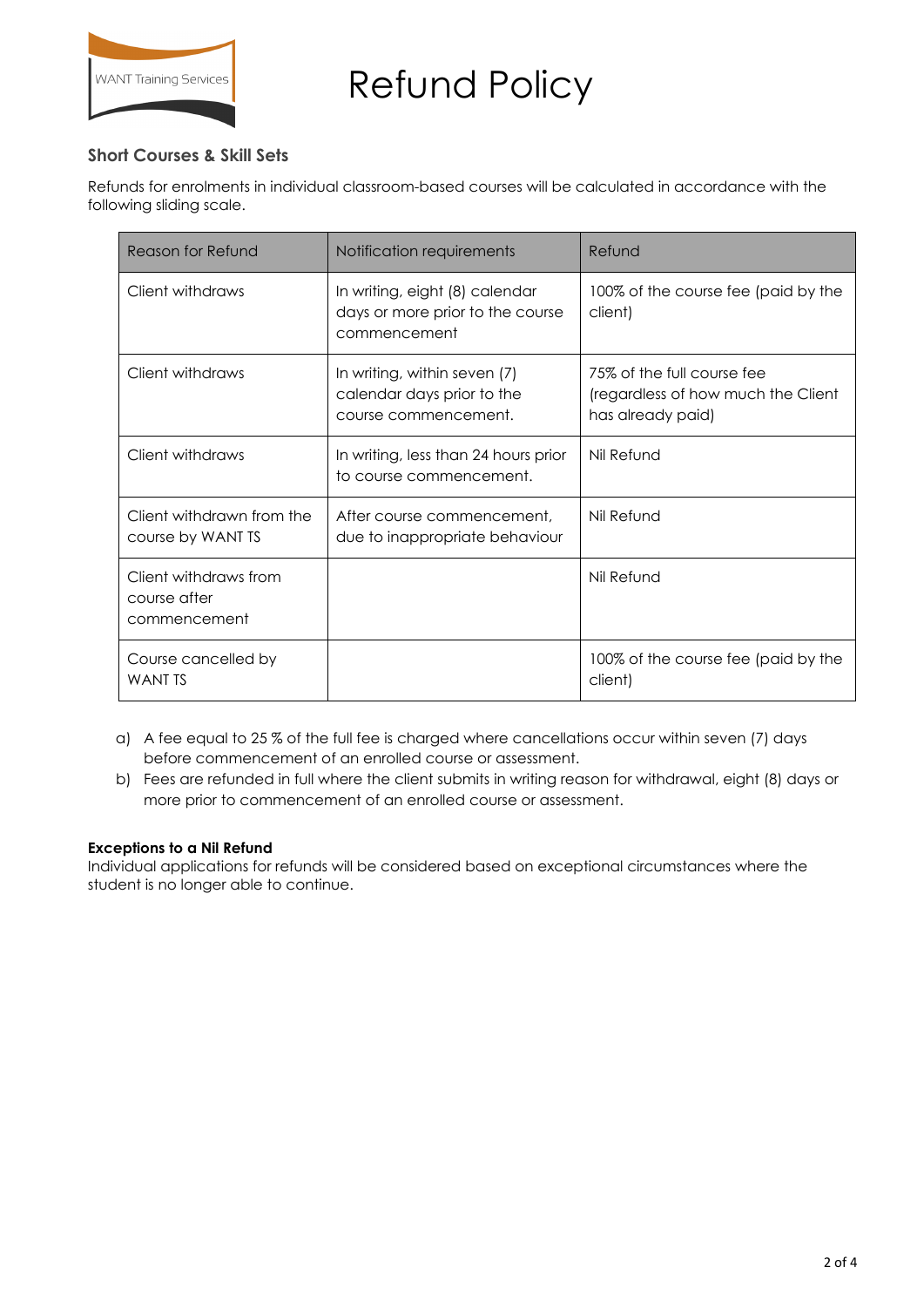

### **Qualifications / Accredited Courses**

*Refunds for enrolments on nationally recognised qualifications (workplace based/traineeships) and accredited courses are subject to the following refund formula.* 

| Fee Type                      | Description                                                                                                                              | Fee \$\$                                          |
|-------------------------------|------------------------------------------------------------------------------------------------------------------------------------------|---------------------------------------------------|
| Enrolment cancellation<br>fee | RTO administrative processes for<br>processing of enrolment,<br>reporting and other<br>administrative actions related to<br>cancellation | \$250.00 non-refundable<br>administration fee     |
| Unit Fee – Commenced          | For all individual units<br>commenced/attended/<br>completed from within the<br>qualification / Accredited course                        | Full Unit fee payable by the client<br>Nil Refund |
| Unit Fee - Not<br>Commenced   | For all individual units NOT<br>commenced/attended/<br>completed from within the<br>qualification / Accredited course                    | Full Unit fee paid by the client is<br>Refunded   |

### **Refund Process**

Student to access the **"Refund Request Form"** on the "Policy and Procedure Page" in their CANVAS Course.

- a) Send Refund Request Form to **training@wantts.com.au** to be reviewed by the Director
- b) Refunds issued when the request meets the Refund Criteria as per tables above.

### **Responsibilities**

Director of WANT TS is responsible for ensuring compliance with this policy.

Administration Officer is responsible will process refund requests within 1 week from the day of receipt

## **Access and Equity**

Access and Equity Policy applies

### **Records Management**

All documentation from Refund processes are maintained in accordance with Records Management Policy. (See Records Management Policy)

### **Monitoring and Continuous Improvement**

All Refund practices are monitored by the Director WANT TS and areas for improvement identified and acted upon. (See Continuous Improvement Policy)